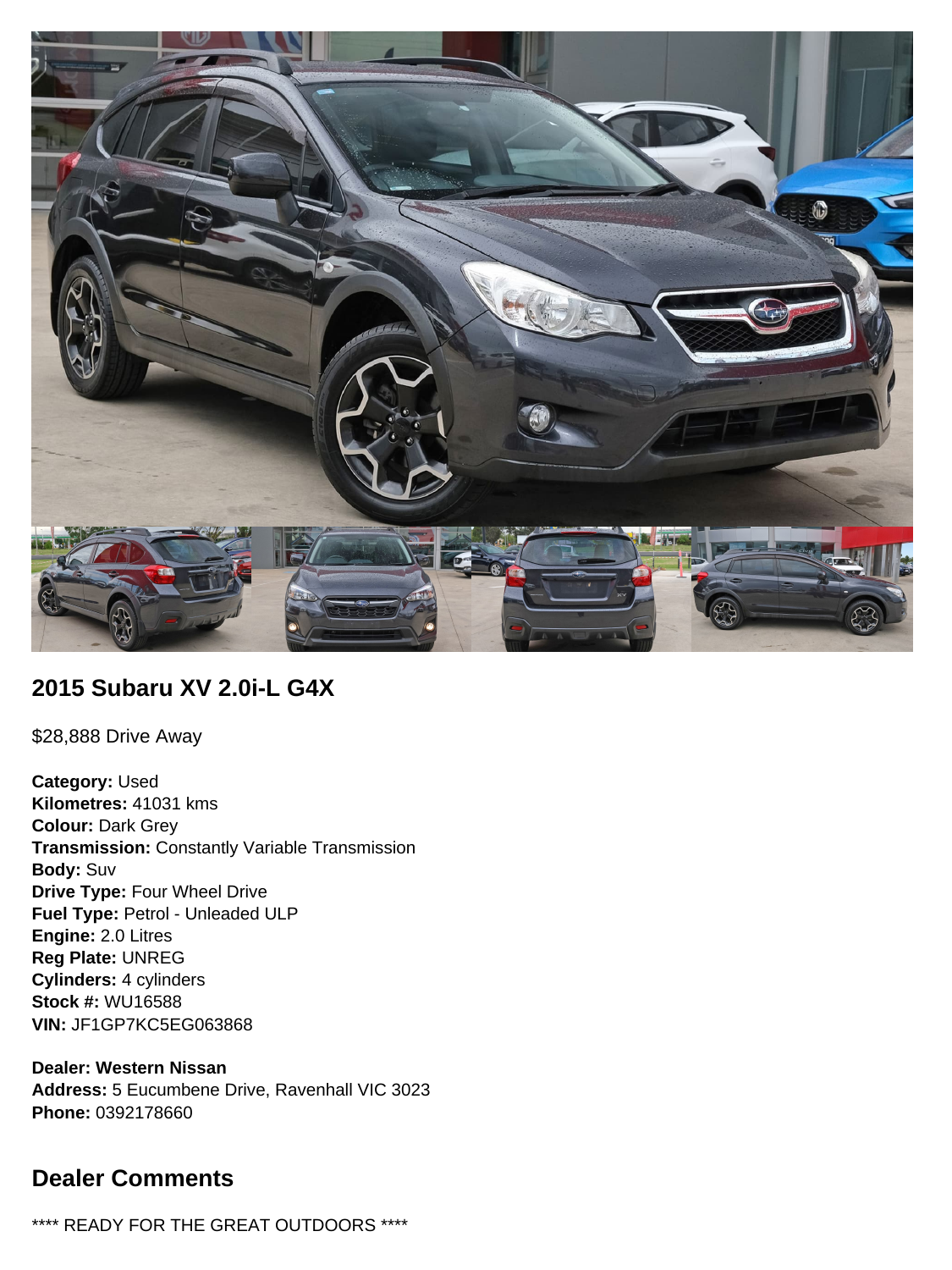• We are NOW OPEN for test drives and vehicle inspections, make your appointment now. LOOK, SEE, TEST DRIVE and Buy with confidence and safety, we are also a "CLICK and COLLECT' Licenced Company that offers FREE Transport delivery to your door anywhere in Melbourne. We still offer easy contactless methods for vehicle purchases, trade-ins and on-line free finance score and repayment obligation free. Great prices and deals at our Dealership or deal direct with on-line sales. All cars come with the VACC Guarantee for title, and a Road Worthy Certificate including oil and filter replacement. Contact us now...

\*\*\*\* SUBARU XV 2.0i-L \*\*\*\*

ELECTRIC WINDOWS

CRUISE CONTROL

ALLOY WHEELS

SUBARU AWD DRIVE SYSTEM

BLUETOOTH

WE ARE A 4 X AWARD WINNING NISSAN DEALERSHIP LOCATED 25MIN NORTH WEST OF THE CBD ON THE HWY

\* If the price does not contain the notation that it is "Drive Away No More to Pay", the price may not include additional costs, such as stamp duty and other government charges. Please confirm price and features with the seller of the vehicle.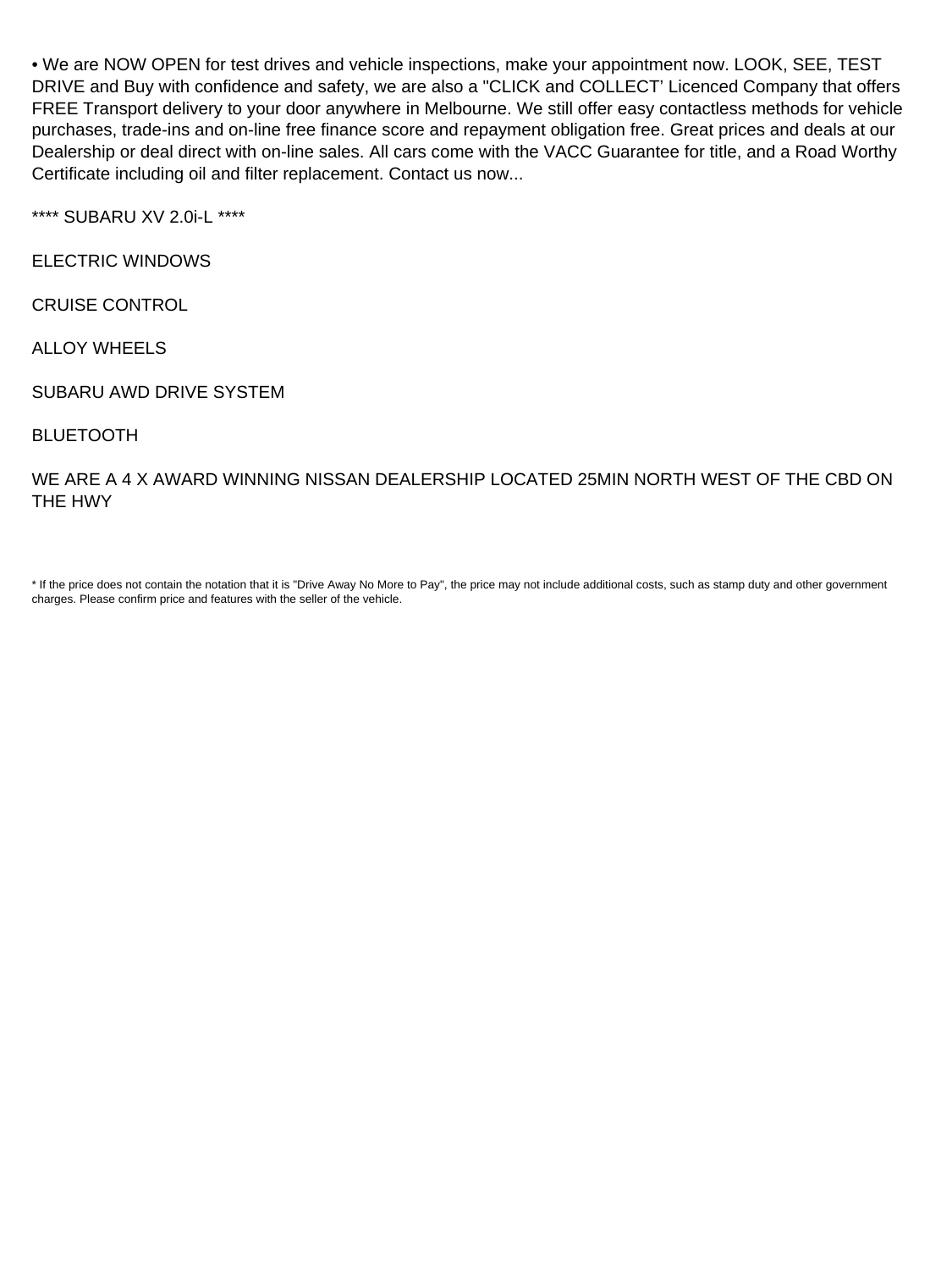# **Features and Specifications**

## **Audio, Visual & Communication**

Audio - Aux Input Socket (MP3/CD/Cassette) Audio - Aux Input USB Socket Audio - Input for iPod Audio - MP3 Decoder 6 Speaker Stereo **Bluetooth System** Bluetooth System CD Player Colour Display Screen - Front In-Car Voice System Multi-function Control Screen - Colour Video - DIVX Decoder

### **Instruments & Controls**

### **Interior**

Leather Gear Knob Leather Hand Brake Lever Leather Steering Wheel **Metallic Finish Interior Inserts** Metallic Finish Interior Inserts Metallic Finish Steering Wheel Trim - Cloth

## **Lights & Windows**

Fog Lamps - Front **Intermittent Wipers - Variable** Rear Wiper/Washer

## **Safety & Security**

Airbag - Passenger Airbags - Head for 2nd Row Seats **Brake Assist** ABS (Antilock Brakes) Control - Electronic Stability Data Dots - Part Identifiers Engine Immobiliser Airbag - Driver Seatbelt - Load Limiters 1st Row (Front) Seatbelts - Lap/Sash for 5 seats Airbag - Knee Driver

### **Seating**

Headrests - Adjustable 1st Row (Front) Headrests - Adjustable 2nd Row x3 Seat - Height Adjustable Driver Seats - 2nd Row Split Fold

### **Fuel**

Clock - Digital GPS (Satellite Navigation) Tacho **Trip Computer** Trip Computer

Power Windows - Front & Rear **Rear Rear Rear Windows - Extra Dark/Privacy** 

| Airbags - Head for 1st Row Seats (Front)         |
|--------------------------------------------------|
| Airbags - Side for 1st Row Occupants (Front)     |
| Camera - Rear Vision                             |
| Central Locking - Remote/Keyless                 |
| Control - Traction                               |
| <b>EBD (Electronic Brake Force Distribution)</b> |
| Hill Holder                                      |
| Seatbelt - Adjustable Height 1st Row             |
| Seatbelt - Pretensioners 1st Row (Front)         |
| $\cdots$ $\cdots$ $\cdots$                       |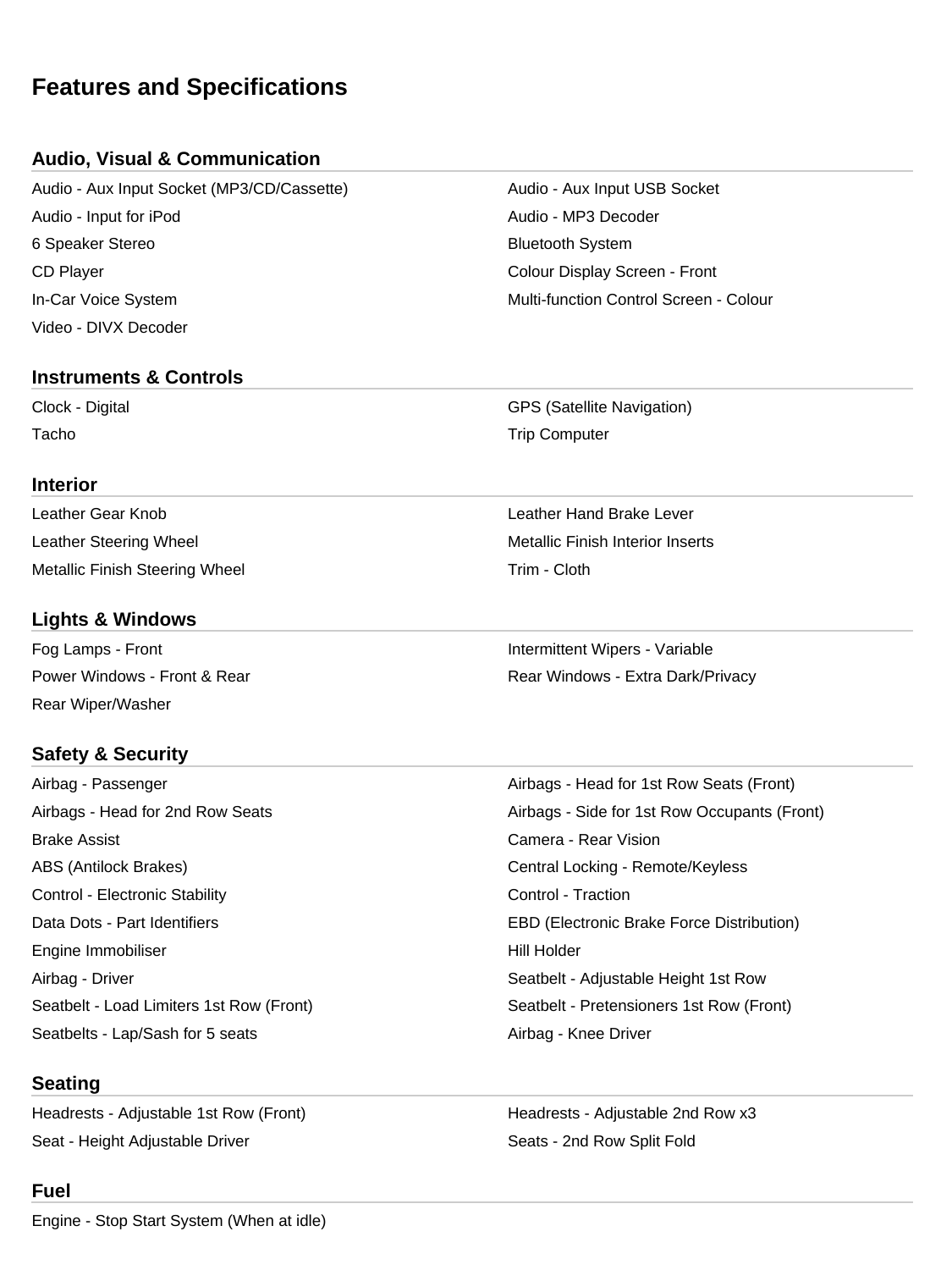### **Steering**

Adjustable Steering Col. - Tilt & Reach Multi-function Steering Wheel Power Steering - Electric Assist **Power Steering - Speed Sensitive** Power Steering - Speed Sensitive

#### **Body**

Roof Rails

#### **Suspension**

Independent Front Suspension **Independent Rear Suspension** Independent Rear Suspension

### **Transmission & Drivetrain**

Active Torque Transfer System Gear Shift Paddles behind Steering Wheel

#### **Wheels & Tyres**

17" Alloy Wheels **Spare Wheel - Space Saver/Temporary** Spare Wheel - Space Saver/Temporary

#### **Brakes**

Disc Brakes Front Ventilated **Disc Brakes Rear Solid** Disc Brakes Rear Solid

#### **Electrical**

12V Socket(s) - Auxiliary

### **Comfort & Convenience**

Armrest - Front Centre (Shared) **Armrest - Rear Centre (Shared**) Bottle Holders - 1st Row **Bottle Holders - 2nd Row** Bottle Holders - 2nd Row Cargo Blind - Rear Cargo Tie Down Hooks/Rings Cruise Control Cup Holders - 1st Row Cup Holders - 2nd Row **Door Pockets - 1st row (Front)** Air Cond. - Climate Control 2 Zone Map/Reading Lamps - for 1st Row Air Conditioning - Pollen Filter **Remote Fuel Lid Release** Remote Fuel Lid Release Sunvisor - Vanity Mirror for Driver Sunvisor - Vanity Mirror for Passenger Tool Kit **The Contract Contract Contract Contract Contract Contract Contract Contract Contract Contract Contract Contract Contract Contract Contract Contract Contract Contract Contract Contract Contract Contract Contract C** 

### **Engine**

Drive By Wire (Electronic Throttle Control)

#### **Exterior**

Body Colour - Rear Garnish Chrome Grille Surround Painted - Wheels Power Door Mirrors Remote Boot/Hatch Release Spoiler - Rear Roof Mounted Sunroof - Electric

Door Pockets - 2nd row (rear) The Coord Coordinated - Key Ignition Barrel/Surround Seatback Pocket - Front Passenger Seat Storage Compartment - Centre Console 1st Row

Body Colour - Door Handles **Body Colour - Exterior Mirrors Partial**